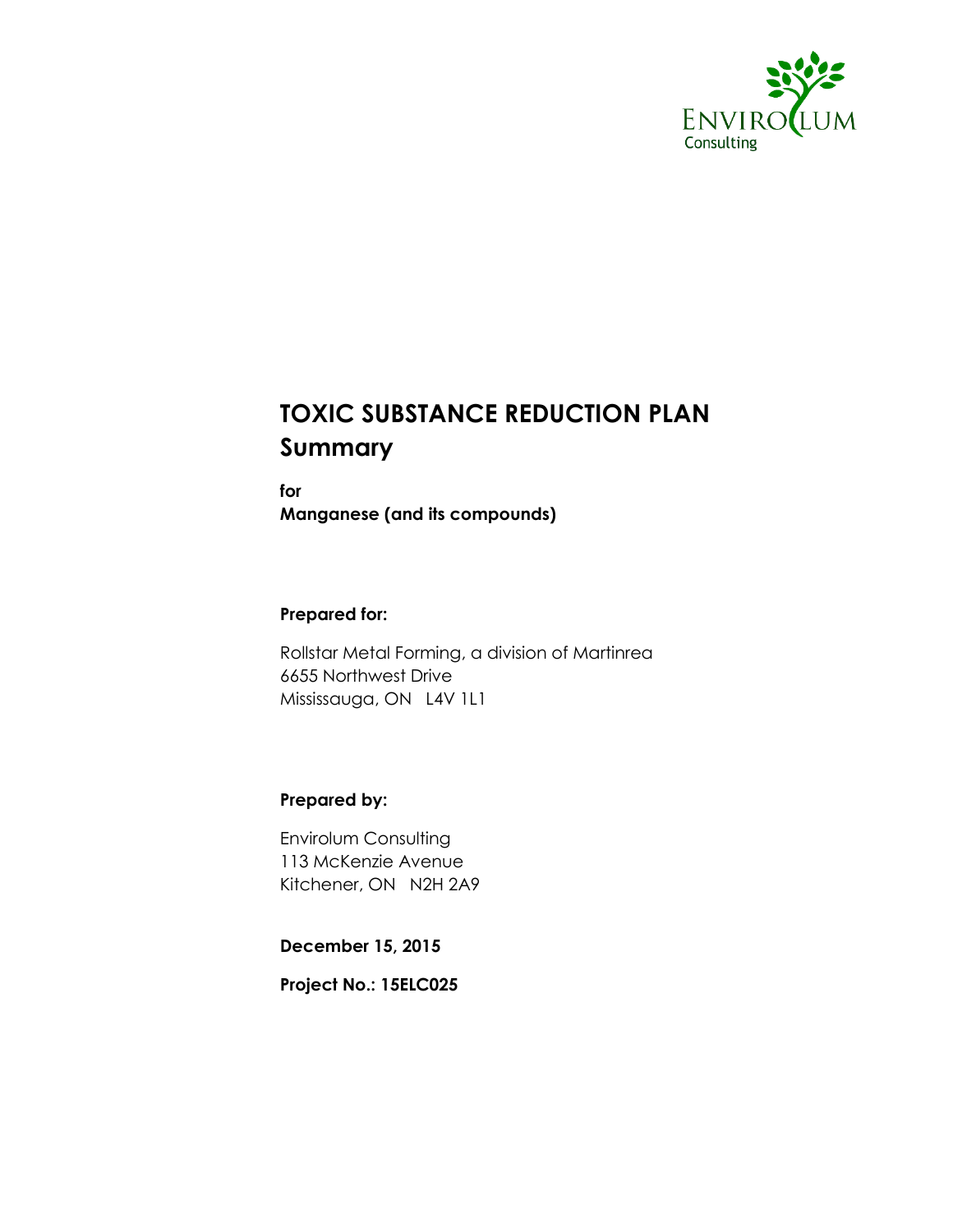

#### **EXECUTIVE SUMMARY**

<span id="page-1-0"></span>Rollstar Metal Forming manufactures roll formed metal products, incorporating injection molded plastic for the automotive sector at their facility located at 6655 Northwest Drive in Mississauga, Ontario. In compliance with the Toxics Reduction Act and Ontario Regulation 455/09, this Toxics Substance Reduction Plan has been prepared to identify and evaluate potential options for the facility to reduce its use of manganese (and its compounds), CAS# NA-09.

The facility currently does not plan to implement any reduction options since no new opportunities for reduction were identified.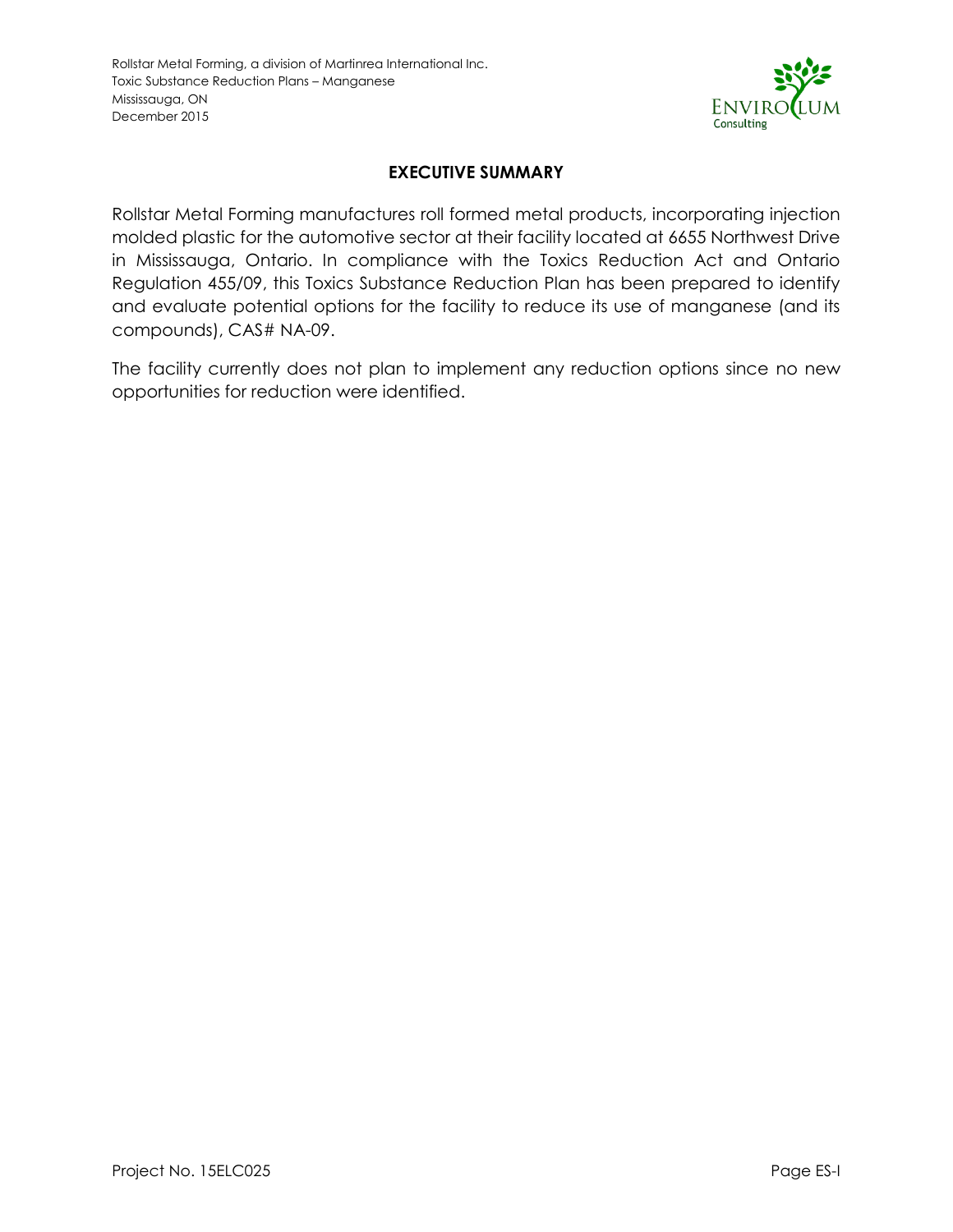

# TABLE OF CONTENTS

### PAGE

| 1.0 |  |
|-----|--|
| 2.0 |  |
| 3.0 |  |
| 4.0 |  |
| 5.0 |  |
| 6.0 |  |
| 7.0 |  |
| 8.0 |  |
| 9.0 |  |
|     |  |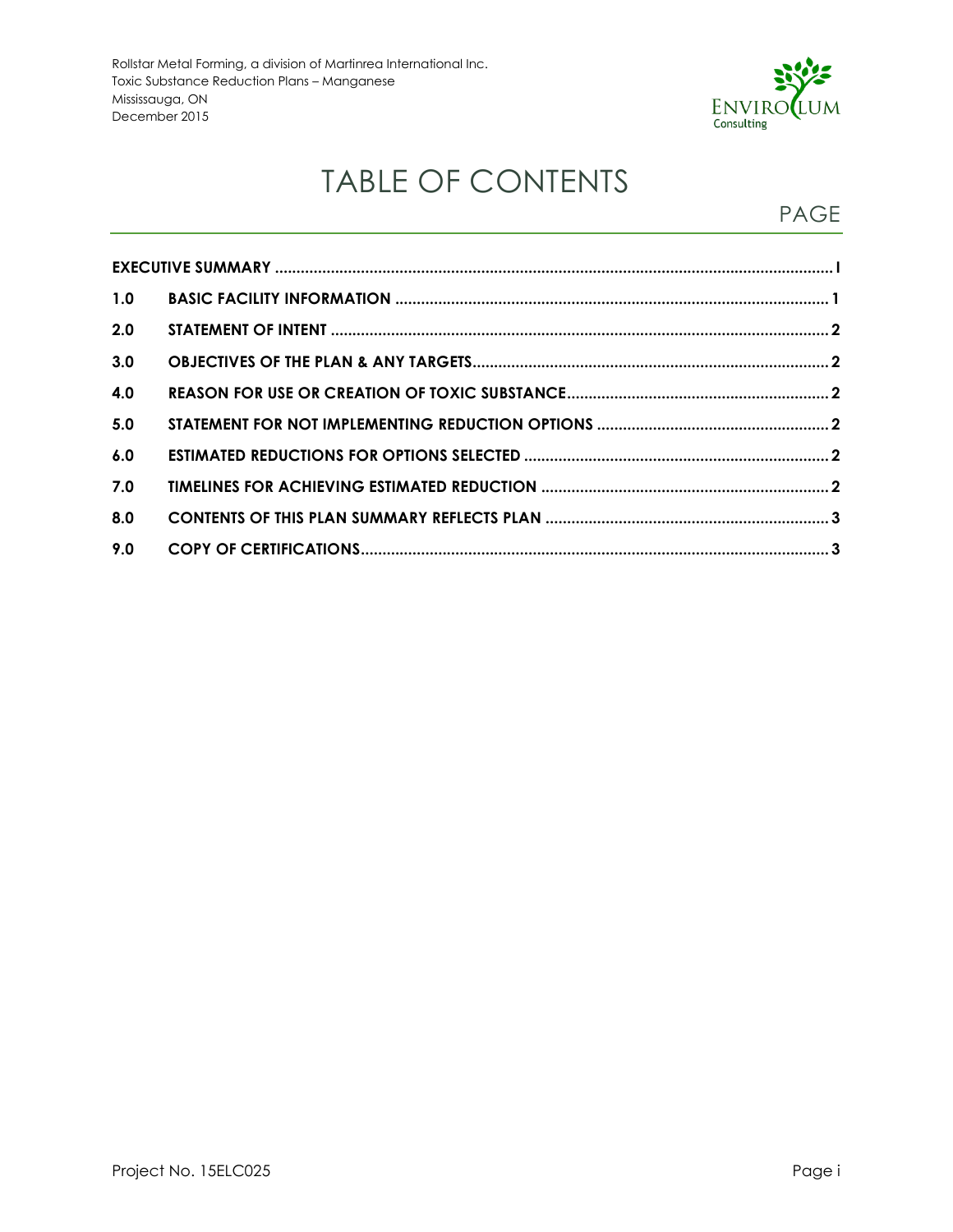

# <span id="page-3-0"></span>**1.0 Basic Facility Information**

| <b>SUBSTANCE INFORMATION</b>                      |                                                     |                       |        |  |  |  |
|---------------------------------------------------|-----------------------------------------------------|-----------------------|--------|--|--|--|
| <b>Substance Name</b>                             |                                                     | CAS#                  |        |  |  |  |
| Manganese (and its compounds)                     |                                                     | $NA - 09$             |        |  |  |  |
|                                                   | Substances for which other plans have been prepared | CAS#                  |        |  |  |  |
| Chromium (and its compounds)                      |                                                     | $NA - 04$             |        |  |  |  |
| Lead (and its compounds)                          |                                                     | NA - 08               |        |  |  |  |
| Nickel (and its compounds)                        |                                                     | $NA - 11$             |        |  |  |  |
| Toluene                                           |                                                     | 108-88-3              |        |  |  |  |
| Zinc (and its compounds)                          |                                                     | $NA - 14$             |        |  |  |  |
| Ethyl alcohol                                     |                                                     | 64-17-5               |        |  |  |  |
| Methyl ethyl ketone                               |                                                     | 78-93-3               |        |  |  |  |
| <b>SITE DETAILS</b>                               |                                                     |                       |        |  |  |  |
| Company                                           | <b>Rollstar Metal Forming</b>                       |                       |        |  |  |  |
| <b>Site Name</b><br><b>Rollstar Metal Forming</b> |                                                     |                       |        |  |  |  |
| <b>Address</b>                                    | 6655 Northwest Drive                                |                       |        |  |  |  |
|                                                   | Mississauga, Ontario L4V 1L1                        |                       |        |  |  |  |
|                                                   | Canada                                              |                       |        |  |  |  |
| <b>UTM - Easting</b><br>610392.53                 |                                                     |                       |        |  |  |  |
| <b>UTM - Northing</b>                             | 4839805.76                                          |                       |        |  |  |  |
| <b>NPRI ID</b>                                    | 5929                                                | NAICS Code (6 digits) | 336390 |  |  |  |
| ON MOE ID                                         | $\ddot{\phantom{a}}$                                | NAICS Code (4 digits) | 3363   |  |  |  |
| No. of Employees                                  | 362                                                 | NAICS Code (2 digits) | 33     |  |  |  |
| <b>CONTACT INFORMATION</b>                        |                                                     |                       |        |  |  |  |
| <b>Public Contact</b><br>Marjorie Skalin          |                                                     |                       |        |  |  |  |
| Position                                          | <b>EH&amp;S Coordinator</b>                         |                       |        |  |  |  |
| <b>Address</b>                                    |                                                     |                       |        |  |  |  |
|                                                   | Mississauga, Ontario L4V 1L1                        |                       |        |  |  |  |
|                                                   | Canada                                              |                       |        |  |  |  |
| Phone                                             | 905-673-5060 x2345                                  |                       |        |  |  |  |
| 905-673-5464<br>Fax                               |                                                     |                       |        |  |  |  |
| Email                                             | marjorie.skalin@martinrea.com                       |                       |        |  |  |  |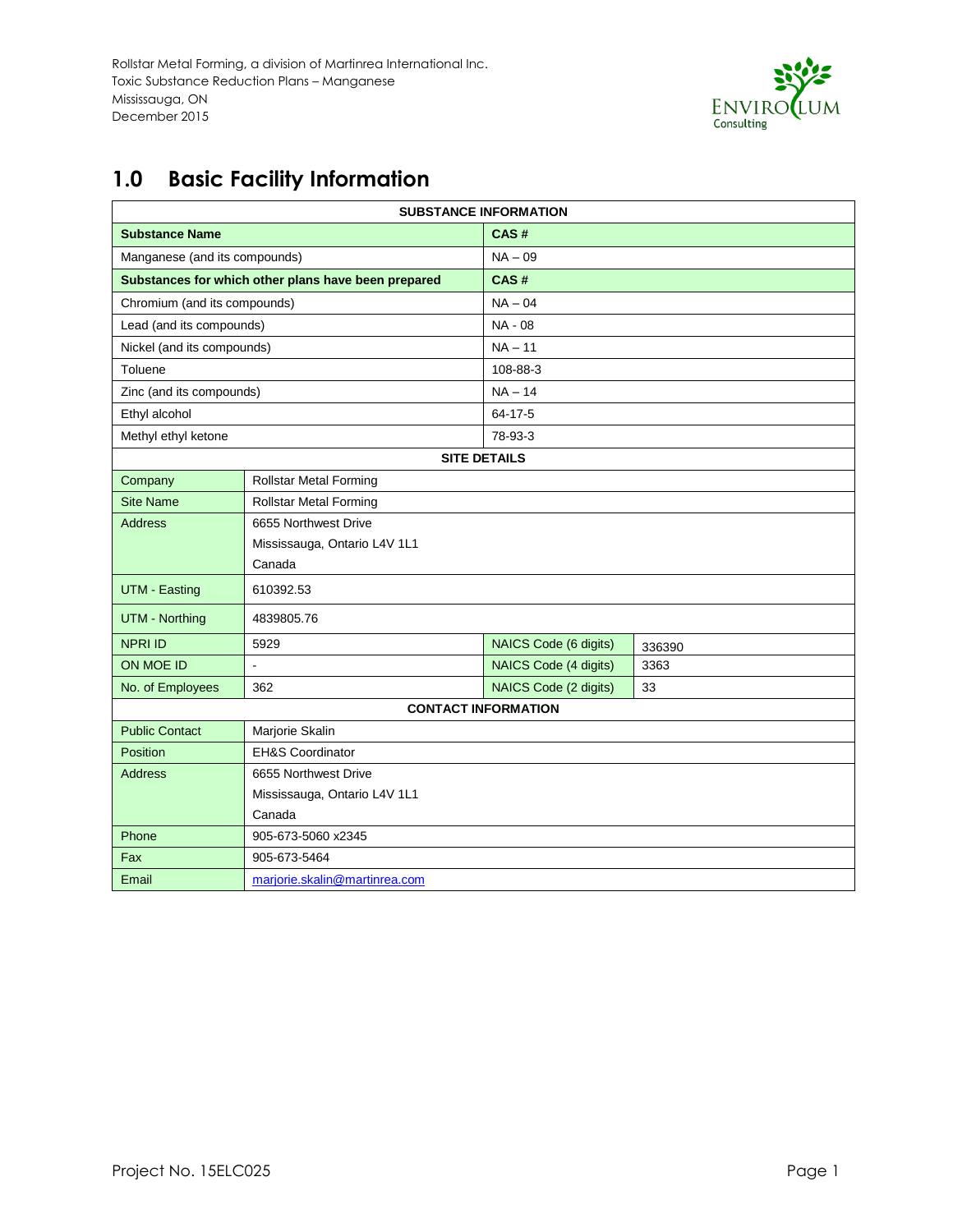

### <span id="page-4-0"></span>**2.0 Statement of intent**

<span id="page-4-1"></span>Rollstar Metal Forming, a division of Martinrea International Inc. is committed to playing a leadership role in protecting the environment. The use of manganese is an integral part of the products that we manufacture, and it is not technically or economically feasible to reduce. We will continue to use the substance in strict accordance with all applicable environmental regulations.

#### **3.0 Objectives of the plan & any targets**

<span id="page-4-2"></span>The objectives of this plan are to:

- identify potential toxic substance reduction options;
- assess the technical and economic feasibility of reduction options, if any are identified; and
- determine which options, if any, are feasible for implementation.

As part of the continual improvement practices at the facility, technical advances will be monitored for new opportunities to reduce the use of manganese at the facility.

#### **4.0 Reason for Use or Creation of Toxic Substance**

The reported toxic substance, manganese is identified as a trace element of the steel materials processed at the facility. Stainless steel consist of manganese to retain an austenitic structure at all temperatures from the cryogenic region to the melting point of the alloy. Manganese is not created at the facility.

#### <span id="page-4-3"></span>**5.0 Statement for Not Implementing Reduction Options**

<span id="page-4-4"></span>The facility currently does not plan to implement any reduction options since no new opportunities for reduction were identified. Technical and economic feasibility analysis are not included in the plan since no reduction options were identified.

The facility will continue to make improvements to processes and programs where feasible.

#### **6.0 Estimated Reductions for Options Selected**

Not applicable since no feasible options were identified for implementation.

#### <span id="page-4-5"></span>**7.0 Timelines for Achieving Estimated Reduction**

Not applicable since no feasible options were identified for implementation.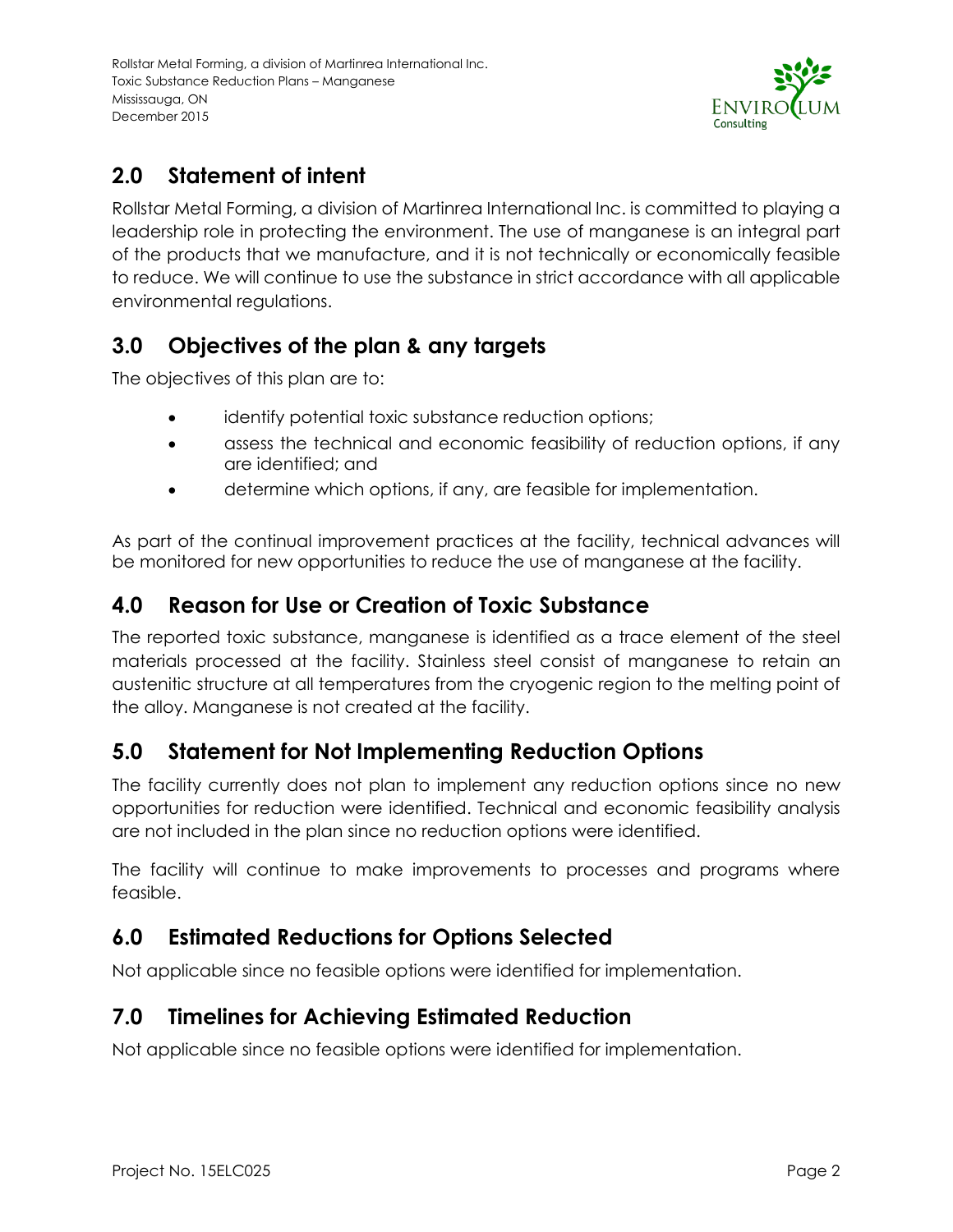

### <span id="page-5-0"></span>**8.0 Contents of this Plan Summary Reflects Plan**

The plan summary accurately reflects the Toxic Substance Reduction Plan dated December 14, 2015, prepared for the substances identified in Section 1 of this plan summary.

### <span id="page-5-1"></span>**9.0 Copy of Certifications**

A copy of the certifications signed by the highest ranking employee and licensed planner are attached to the end of this summary.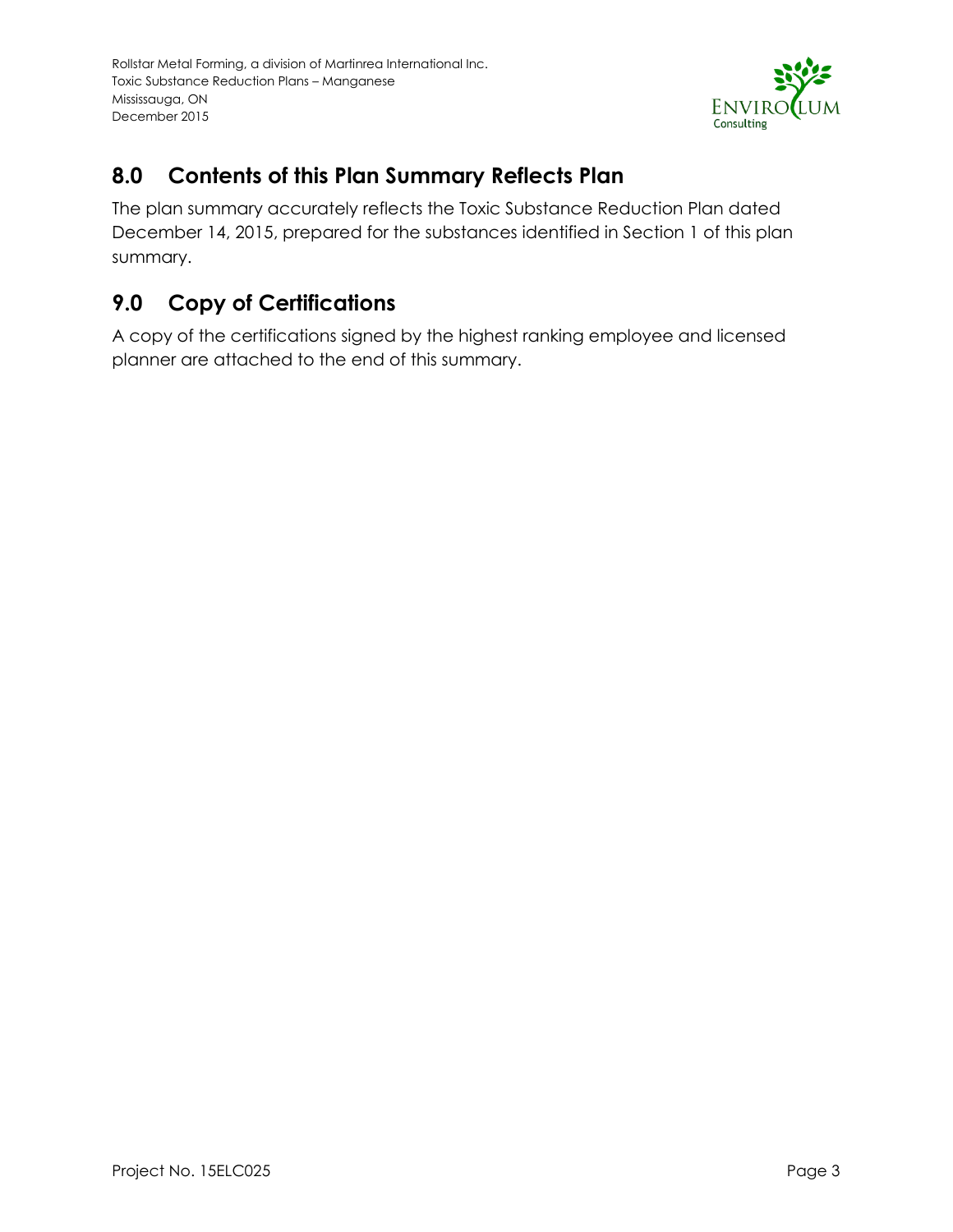Rollstar Metal Forming, a division of Martinrea International Inc. Toxic Substance Reduction Plans – Manganese Mississauga, ON December 2015